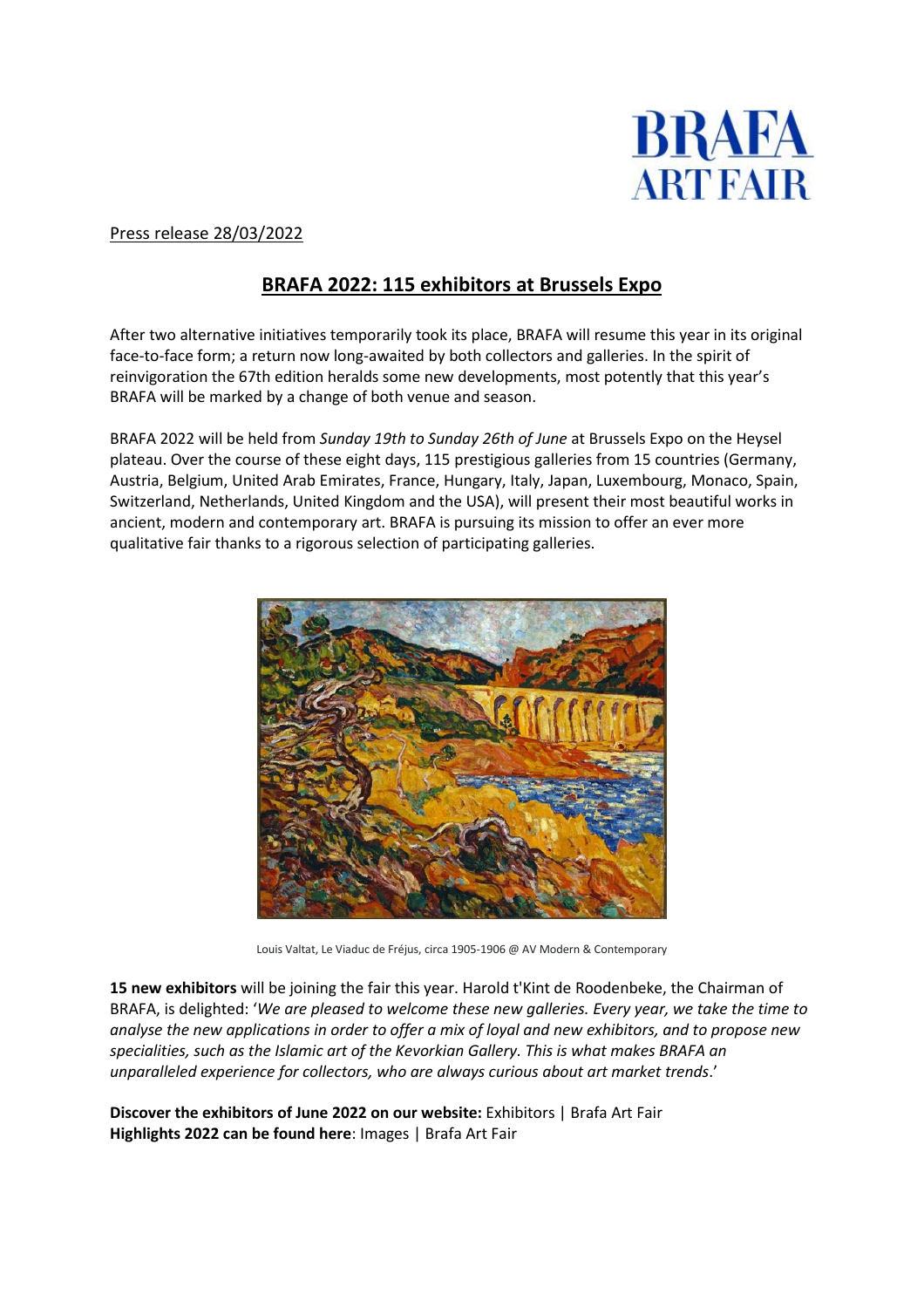## New galleries for 2022

On the Belgian side, alongside regulars such as **Axel Vervoordt** and **N.Vrouyr**, the following newcomers will be exhibiting in June 2022 at Brussels Expo: the Collectors Gallery, Thomas Deprez Fine Art, Galerie Kraemer + Ars Belga, MDZ Gallery and QG Gallery. The **Collectors Gallery** at the Sablon in Brussels specialises in jewellery and objects by artists and designers from the twentieth and twenty-first centuries. It offers works of art to wear, signed by Pol Bury, Pablo Picasso, Sophia Vari, and Claude Lalanne, amongst others, as well as an important collection of sculptural jewellery by Belgian goldsmiths. **Thomas Deprez** is a favourite of connoisseurs of fin-de-siècle Belgian art and pays special attention to the Brussels avant-garde society 'Les XX' and the Impressionist and Symbolist movements in Belgium. The **Galerie Kraemer**, associated with **Ars Belga**, combines old furniture and objects (eighteenth century) with modern works. Two galleries based in Knokke, specialised in post-war and contemporary art, will be making their debut at BRAFA: the **MDZ Gallery** and the **QG Gallery**.

On the international side, special mention must be made of the participation of two new Swiss galleries, both located in Geneva. One offering contemporary art (**AV Modern & Contemporary**) and the other, decorative objects from the twentieth and twenty-first centuries (**Galerie Latham**). The Italian **Barbara Bassi**, specialised in antique jewellery, will be exhibiting at BRAFA in June 2022, as will the London gallery, **Giammarco Cappuzzo Fine Art**, which has specialised for three generations in Old Masters paintings, from the seventeenth century and the Baroque period to the nineteenth century, with a renowned expertise in the field of paintings by students and disciples of Caravaggio. Also from London, the **Gilden**'**s Art Gallery** will offer works on paper by Alexander Calder, Sam Francis and Marc Chagall. Two Parisian galleries have been added to the list of French exhibitors at BRAFA: the **Kevorkian** gallery, which specialises in the archaeology of the Ancient East and the Arts of Islam and India, and the **Galerie Dina Vierny**, which is focused on modern and post-war art. On the Luxembourg side, the **Nosbaum Reding** gallery, halfway between a Project room and an art gallery, brings together artists in light of the contemporary market. Also specialised in contemporary art, the **Zidoun-Bossuyt Gallery** focuses on African-American and emerging African artists. Finally, to be discovered in June at BRAFA, an Austrian gallery: **Florian Kolhammer**. Located in the heart of Vienna, it specialises in Jugendstil, art deco, design and furniture (Josef Frank).



Paul Delvaux, *The Storm*, 1962 @ De Jonckheere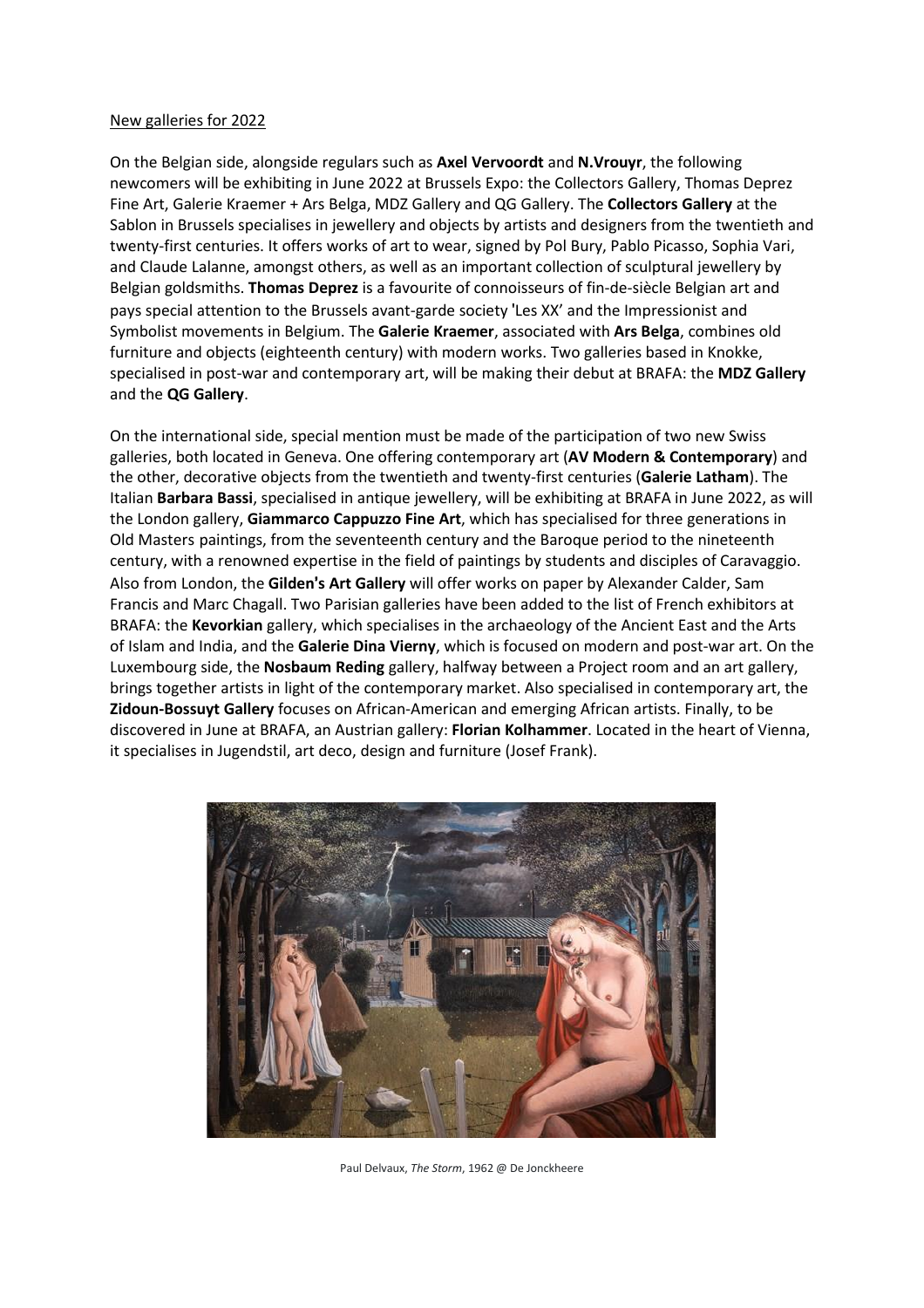## A preview of the highlights to be discovered in June 2022

BRAFA is distinguished by its diversity and its 'cross-collecting' particularity, thanks to a perfect blend of styles and eras. 20 specialities are covered, from archaeology to contemporary art and design. 10,000 to 15,000 objects are put up for sale at each edition of the fair.

This year, the highlights on display include a 1962 Paul Delvaux, *The Storm*, at **De Jonckheere**. **Callisto Fine Arts** will present a *portrait d*'*Andrea Doria* by the artist Giacomo Boselli (1744-1808). **Studio 2000 Art Gallery** will exhibit *Children making music*, a painting by Jan Sluijters dating from the early twentieth century (circa 1918) and the **Univers du Bronze** a sculpture by Auguste Rodin, *Age d*'*Airain*, 1875-1877. Finally, **Hélène Bailly Gallery** will present a bust of a naked woman by Kees Van Dongen, *Fernande Olivier*, 1911.



Arne Quinze, *Erysimum* – *Zinnia\_Luminosa* @ Maruani Mercier © Dave Bruel

#### Guest of Honour 2022

Arne Quinze, BRAFA's first Belgian guest of honour, currently lives and works in Sint-Martens-Latem, near the Belgian city of Ghent. He draws his inspiration from his observation of nature and creates colourful and flowery works that will be integrated into the decor of BRAFA in June 2022. '*His entire* body of work is inspired by the beauties of nature, and particularly by flowers, which he spends hours *cultivating and studying in the wild garden that he hasskillfully landscaped around his home. By means of his numerous projects and installations in cities as varied as Paris, Shanghai, Beirut, Washington DC,* Mumbai, São Paulo, Dubai, and Cairo, he tries to reintroduce nature in urban spaces. He prompts us to ask questions about our environment and our place in it, to marvel at the beauties of nature, and, in a *way, to reconnect with our roots. He will be present at BRAFA with paintings, drawings, and sculptures, without forgetting his design of the carpet for this 67th edition. His expressive and colourful creations will undoubtedly instil a joyful and positive atmosphere at BRAFA, which will be particularly fitting for this renewal edition*.' explains Harold t'Kint de Roodenbeke, the Chairman of BRAFA.

For more information about our guest of honour, please follow the link: Guest of [Honour](https://www.brafa.art/en/guest-of-honour) | Brafa Art [Fair](https://www.brafa.art/en/guest-of-honour)